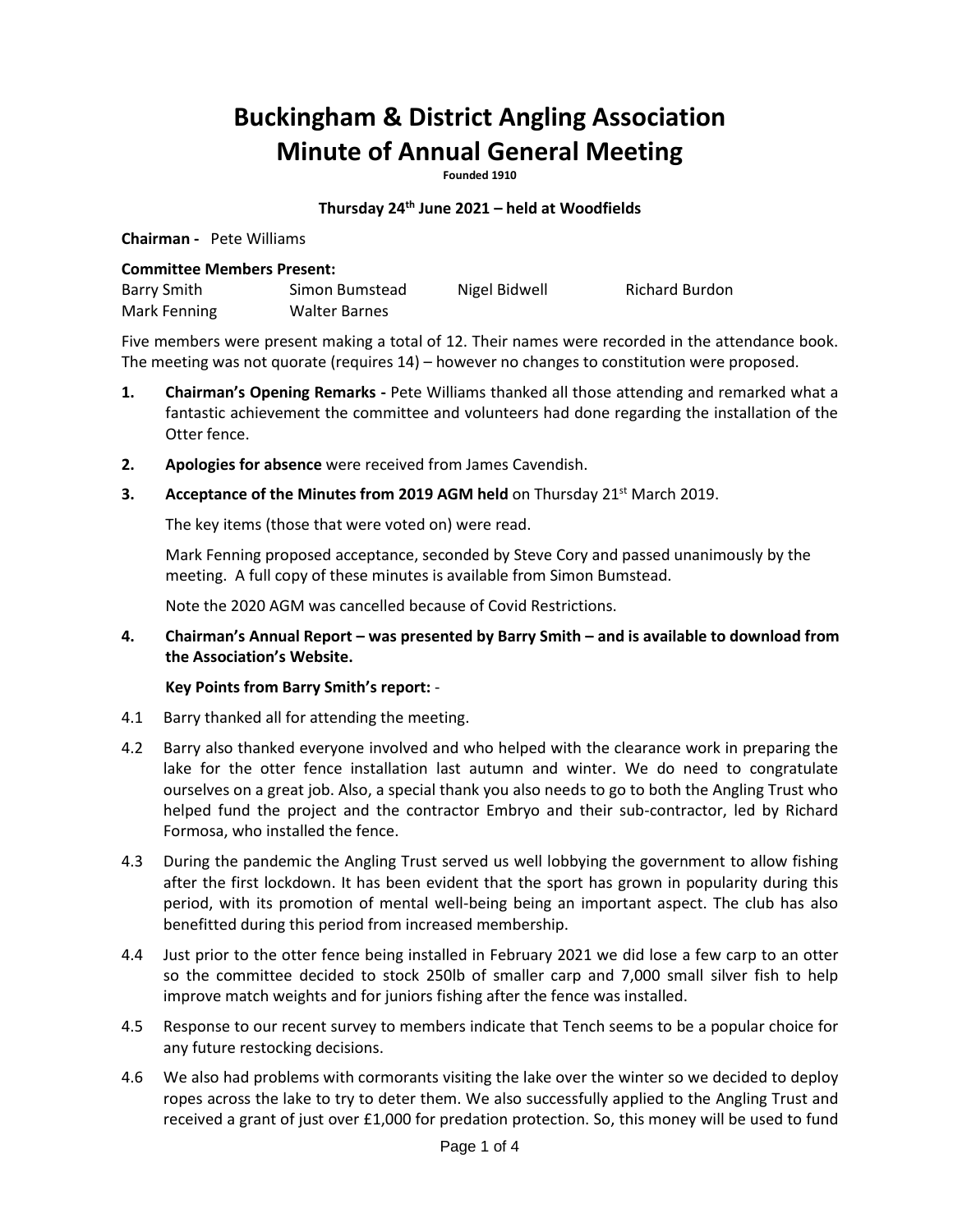two mannequins, a couple of fish refuges, crayfish traps and two wildlife cameras so we can monitor if the measures we have taken are working.

- 4.7 Weed at the lake continues to be challenging, though if we get the restocking right that might help. At present we are holding working parties here every Thursday to cut and clear the weed and a thank you to those that are involved in helping.
- 4.8 The rivers continue to recover from the pollution event of June 2018. During the last year, though the lockdown and in order to stay local, I have tried all our venues with good catches including silver fish and chub.
- 4.9 We have also held a working party at Roman Bridge in order to tidy-up and make some of the fishing areas more accessible.
- 4.10 We have also been successful in gaining another grant from Buckingham Town Council in 2021 to repair and improve the fishing pegs at Woodfields. We obtained a grant of just over £350 which we thank the council. We also received a grant in the previous year for just over £1,000 which help fund the second double peg. Both double pegs have been a real success and have proved very popular with the members. A thank you to Nigel who carried out this work.
- 4.11 Match fishing numbers those attending have improved. No much more to say on the subject.
- 4.12 Finally, I wanted to say this is **our club** and we need you all to support our club.

You can do this by just being a member. Last year we raised contributions above our running costs which helped us fund the improvements.

We also need help going forward with fence line maintenance and weed clearing  $-$  it does provide an opportunity to gain enjoyment by putting something back in to the club. Making this place a more pleasant venue for all to enjoy. Just spread the word the more help we have to keep this club going forward and more the work load just doesn't fall on a few of us who currently help out.

4.13 Questions were invited. No questions were tabled on the chairman's report.

Mark Fenning proposed acceptance of the Chairman's report, seconded by Steve Cory and passed unanimously by the meeting.

**5. Treasurers Report – was presented by Simon Bumstead – and is available to download from the Association's Website.** 

**Key Points from Simon Bumstead's report: -**

- 5.1 A copy of the Income and Expenditure sheet and Balance sheet covering the 19-20- and 20-21 year's accounts was distributed.
- 5.2 In summary the last two years has seen a big turnround in the club's position.

**On 31 Jan 2019 – we had £4,965 in the bank account – 156 members, an unprotected lake with occasional visits from Mr Otter, membership down because of the pollution event in June 2018 affecting half of our river venues.**

**On 31 Jan 2021 – we had £7,110 in the bank account and an installed Otter Fence protecting our asset Woodfields. 261 members and river venue catches improving.** 

So as a club I think we done pretty well.

5.3 The accounts for 2019-2020 have been audited by John Rose - Signed copies held on file.

For 2019-20 **Income £4,133 Expenditure £3,438 Accumulated Fund £4,965** to 31/01/20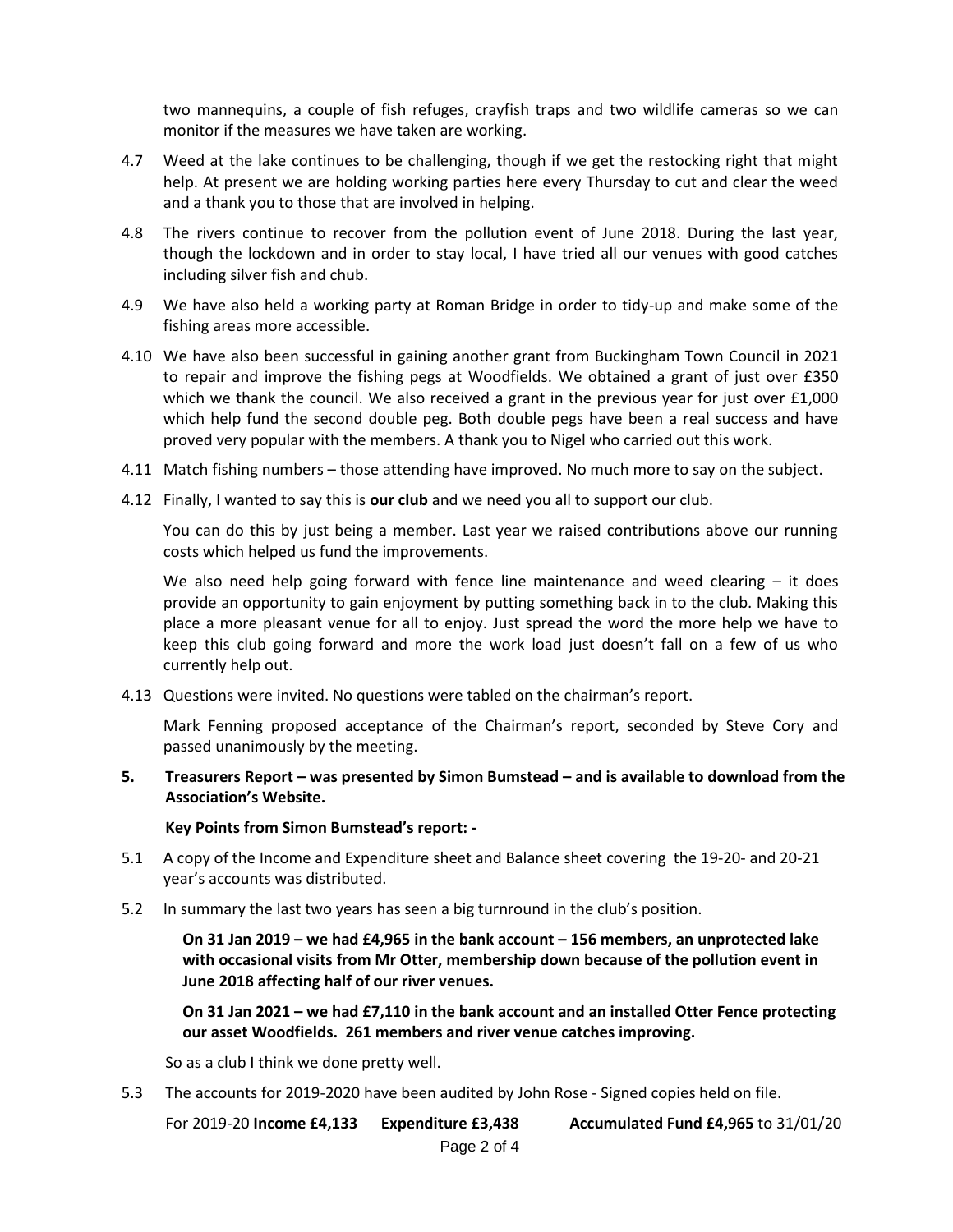**Membership** - Total 179. Adult 69, Concessions 67, Juniors 10, Complimentary 33.

- 5.4 In early 2020 we wound up the Upper Ouse Angling Coaches Association and transferred the final balance £871 to the BDAA balance sheet.
- 5.5 The accounts for 2020-21 are still with the auditor though were presented as un-audited.

For 2020-21 **Income £15,268 Expenditure £14,689 Accumulated Fund £7,110** to 31/01/21

**Membership -** Total 261. Adult 134, Concessions 81, Juniors 19, Complimentary 27.

5.6 For 20/21 we added a £10 levy which has also been running for the current year – with the levy earmarked for the Woodfields Development Fund (WDF)

We have three funds, the balance at 31 Jan 2021 standing at

| Working Capital Fund £3,879 |        |
|-----------------------------|--------|
| <b>Coaching Fund</b>        | f842   |
| WDF                         | £2,389 |

- 5.7 No decision has been made on permit prices for 2022-23 and we may keep the levy or consolidate it within the normal permit pricing.
- 5.8 There are plans for future stocking later in the year Likely around £3,000 will be spent.
- 5.9 Questions were invited. No questions were tabled on the treasurer's report.

Walter Barnes proposed acceptance of the Treasures Report, seconded by Nigel Bidwell and passed unanimously by the meeting.

- **6. Appointment of auditor** Walter Barnes proposed that John Rose be appointed as auditor for 2021-22 accounts, seconded by Nigel Bidwell and passed unanimously by the meeting.
- **7. Resolution. -** There were no resolutions tabled.
- **8. Election / Re-election of Officers and Committee members**
- 8.1 Ratification of the election of Walter Barnes, Nigel Bidwell, James Cavendish made in committee following the cancellation of 2020's AGM to serve for a further two years.

Because of Covid we had to cancel last year's AGM. However, following that cancellation we had to make some decisions regarding the matter of not holding an AGM. One was the appointment of committee members which we proceeded with in committee at 6th August committee meeting.

Therefore, AGM needs to ratify the decision - Proposed by Simon Bumstead and seconded by Frank Thompson and passed unanimously.

8.2 Re-election of Barry Smith, Mick Powell, David Powell, Mark Fenning and Richard Burdon having each served three years and wishing to stand again.

Proposed by Steve Cory and seconded by Walter Barnes and passed unanimously.

8.3 Three vacant committee positions. No nominations received to date however Richard Hutchin made it known he would like to stand.

Proposed by Simon Bumstead and seconded by Nigel Bidwell and passed unanimously.

8.4 Election of Trustee – following Bernard Lewis's resignation.